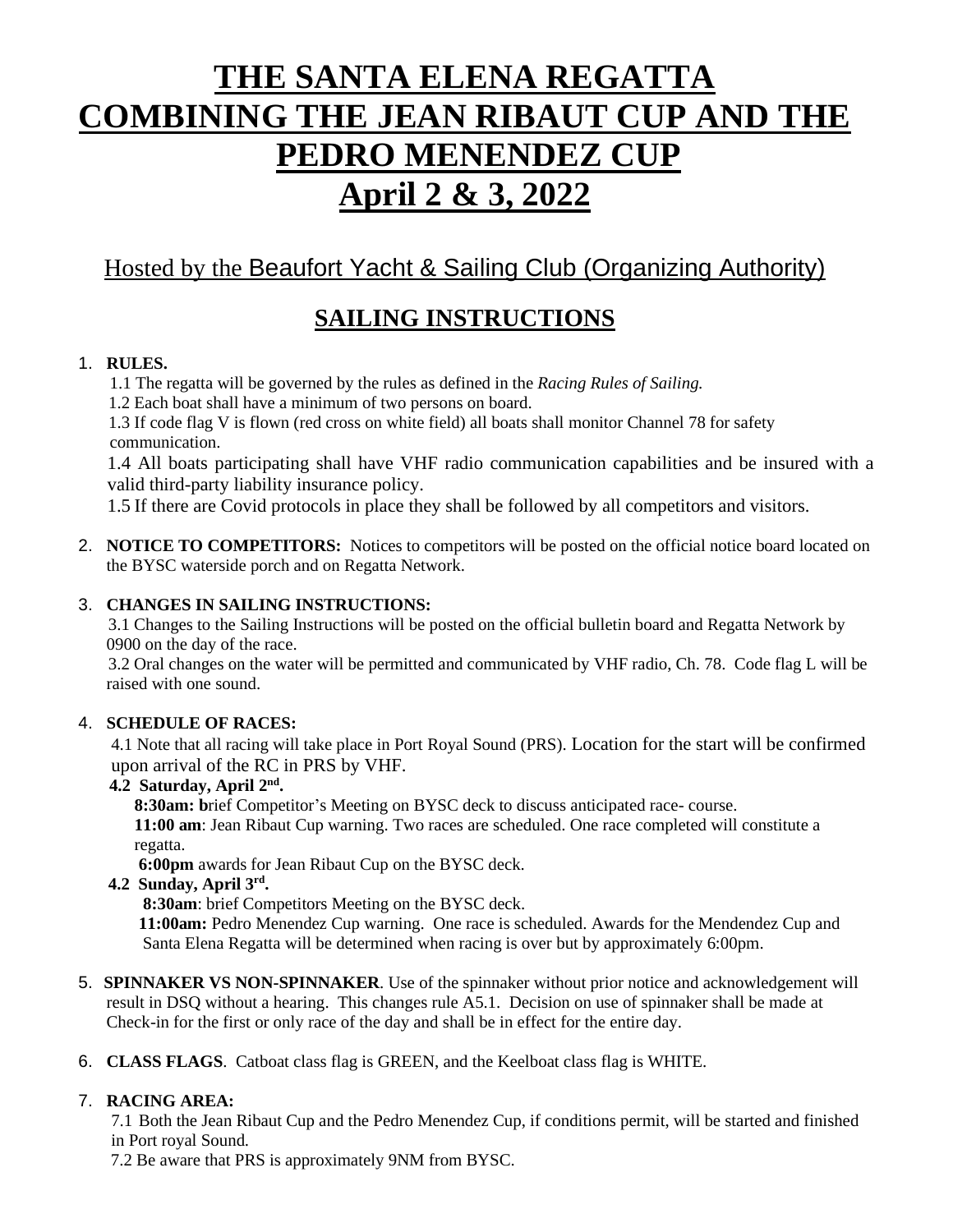#### 8. **COURSE AND MARKS:**

8.1 For both events, the sequence of marks used in the course, and which side the mark is to be rounded, will be posted on the signal boat prior to the warning and communicated by VHF on channel 78.

8.2 Government aids to navigation will be used as marks of the course as well as possible dropped marks. Government aids could be the ICW markers or Baypoint Reach marks (Port Royal ship channel coming from the Atlantic Ocean).

8.3 Only marks that are listed on the course board are marks of the course that are to be honored, but keep in mind that it is the responsibility of each skipper to understand the hazards of deviating from the aids to navigation not required to be honored.

8.4 Chart #11516 is being used by the RC.

#### 9. **CHECK-IN AND THE START:**

9.1 For both days: boats are requested to check-in with the race committee signal boat before the first warning of the day.

 9.2 Those planning on using their spinnakers shall notify the race committee of their intentions at Check-in.

9.3 There will be two classes: Catboats and Keelboats. Catboats shall start first followed by Keelboats. Starts will not be rolled.

9.4Any boat withdrawing from the race shall notify the race committee on Ch. 78.

9.5 Races will be started using rule 26 with the warning signal given five minutes before the starting signal. 9.6 A series of short sound signals will precede a warning signal. The starting line will be between two orange balls or an orange flag on the RC signal boat and one orange ball.

9.7 Boats whose warning signal has not been made shall avoid the starting area during the starting sequence of another start.

9.8 As a courtesy, the race committee may attempt to hail premature starters on VHF Ch. 78. Failure of the premature starter to hear the hail, the timing of the hail or the order of hail, if more than one hail, will not be grounds for redress.

10. **FINISH:** The finish line for the Jean Ribaut Cup may be in the same vicinity as the starting line except for a shortened course and shall be between two orange balls or a blue flag on the RC signal boat and one orange ball.

#### 11. **SHORTENED COURSE:**

11.1 The race committee may shorten the course at any time. This changes RRS Rule 32.2.

11.2 A shortened course will be announced on VHF Ch. 78 as well as indicated by the S flag and two sound signals, with the finish line between a blue flag on the RC boat and an orange ball or a mark of the course.

#### 12. **TIME LIMIT:**

12.1 The time limit for the leading boat of each class is three and one-half (3-1/2) hours from her start. 12.2 Boats failing to finish within 60 minutes after the first boat sails the course in her class and finishes will be scored DNF (Did not finish) and awarded points one more than the number of boats finishing. This changes Rules 35 and A4.

13. **PENALTIES.** A one-turn Penalty shall be used in all incidents. This changes Rule 44.1 and 44.2.

#### 14. **PROTESTS:**

14.1 Expedited Hearings will be in effect for any protests. This changes RRS 60-63.

14.2 The PRO with two experienced sailors will conduct the hearing. Requests for redress against the race committee shall be heard by three experienced sailors not affected by the incident and appointed by the Regatta Chairman.